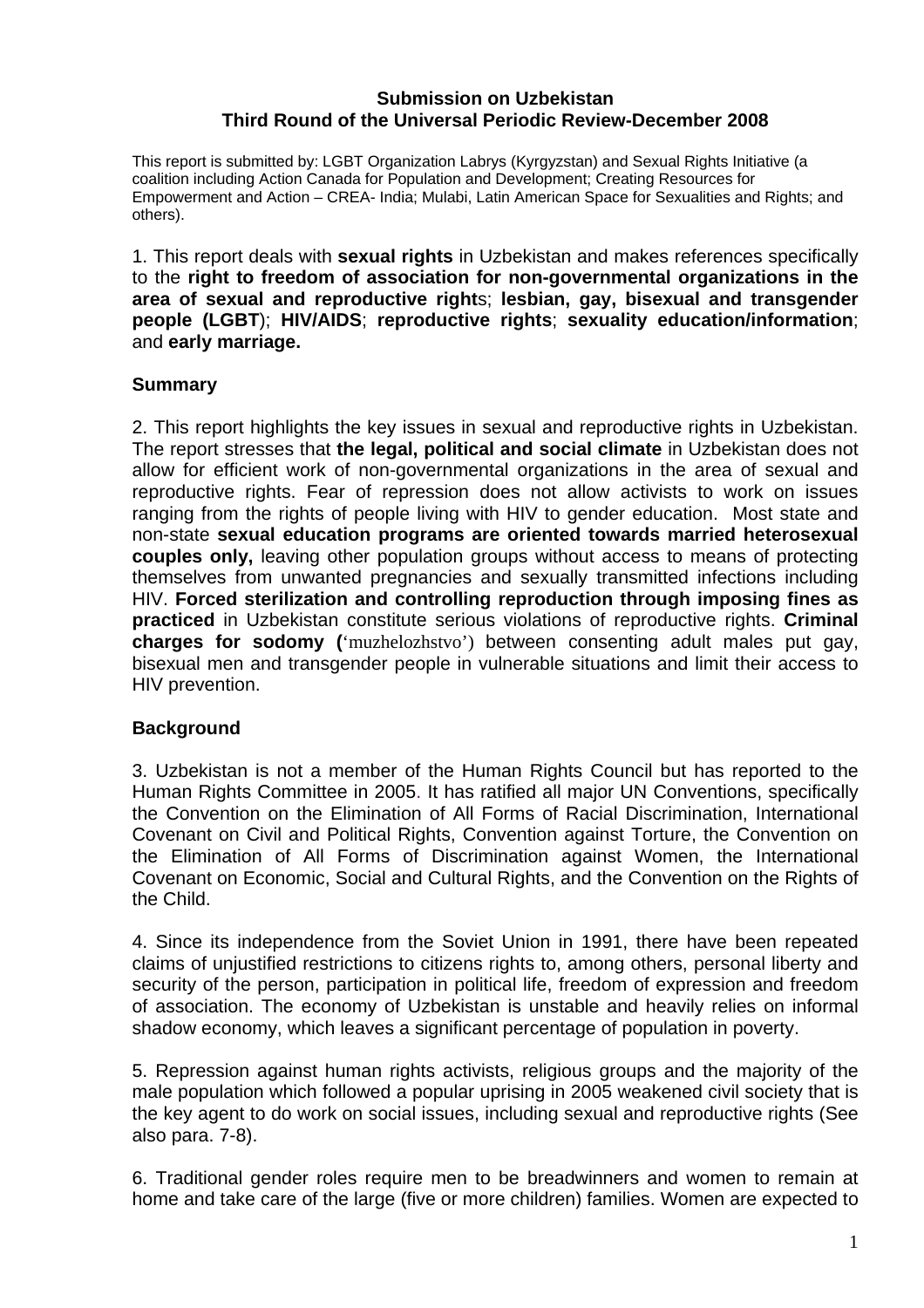be passive and obedient. They are discouraged from working outside the home and mostly encouraged to see marriage and children as the main purpose of their life. Due to economic pressure during the transition period, the traditional gender roles were challenged because women had to work to earn an income and sometimes to replace the young men who had been put under surveillance and pressure by the government.

### **Right to freedom of association for non-governmental organizations in the area of sexual and reproductive rights**

7. One of the key concerns for sexual and reproductive rights in Uzbekistan is directly connected to the Uzbek state's position in relation to non-governmental organizations. A number of international organizations have been deregistered and expelled from Uzbekistan on the grounds of 'activity against the state'. It is common to find a line stating that 'activities discontinued due to political reasons'<sup>1</sup> in reports about HIV/AIDS situation. The most common reasons officially given for such discontinuation are problems with paperwork or claims of the affected organization having failed to follow its mission. The state has set up a number of quasi-NGOs, which distribute the funding to other non-governmental organizations that follow official policies and agree not to disclose data or research findings on critical issues (number of HIV cases, for example) to non-state actors.

8. The Uzbek state did not renew registration of crisis centers and has used pressure against non-state-controlled women's organizations. Due to this limitation access to reliable and alternative information about sexual and reproductive rights for the general population is limited. The state monitors the information available to the public.

9. Recommendations

• Provide a friendly environment for NGOs working on the issues of sexual rights, including LGBT rights, reproductive health and rights, and HIV/AIDS, by inter alia, lifting all unjustified restrictions; promulgating a law to regulate the activities of civil society organizations that is in full accordance with international human rights standards as ratified by Uzbekistan; conducting proper investigation of NGOs closures, punishing those responsible for unjustified closures and restoring their legal personhood to the organizations affected.

### **Sexual orientation and gender identity-based discrimination**

10. According to Article 120 of the Uzbek Criminal Code *muzhelozhstvo* (homosexual sexual relations between men) can be punished with up to three years of imprisonment. This article has remained in place from the Soviet era and was removed in the majority of other post-Soviet countries. Reports state that in the years 2000-2004 at least 70 men have been serving prison sentences convicted on the basis of Article 120. $4$ Existence of criminalization provides an opportunity for the police to blackmail gay and bisexual men, who are terrified of disclosure particularly before their families. A number of cases are known in which the police would use newspaper personal adds to reach out to gay and bisexual men and either arrest or blackmail them. Gay clubs and cruising areas in Tashkent are also frequented by police, in their pursuit of opportunities for blakcmailing.

 $\overline{a}$ <sup>1</sup> WHO Summary Country Profile for HIV/AIDS Treatment Scale-Up: Uzbekistan (2005)

<sup>4</sup> International Research Center on Social Minorities Report 'Sexual Minorities in Uzbekistan' (December 2005)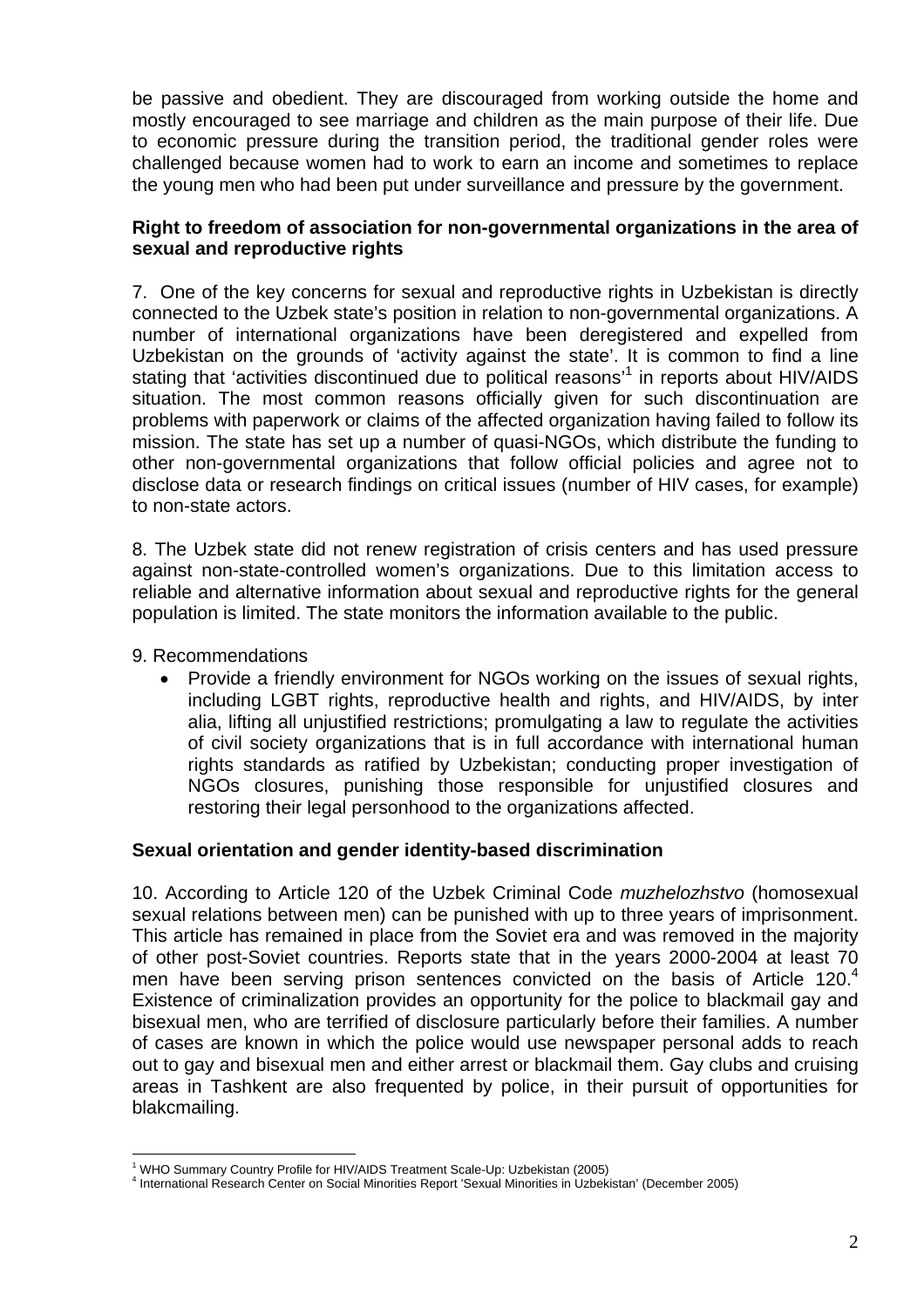11. The state used Article 120 to persecute a human rights activist, Ruslan Sharipov, who is now living in the United States after the intervention of international human rights organizations. Two colleagues of Sharipov have been detained and interrogated on Article 120 charges in 2004.<sup>5</sup> In 2007 a prominent theater director whose plays contained homosexual characters was stabbed to death in Tashkent<sup>6</sup>. Without any solid evidence to sustain the accusation, the police arrested Oleg Sarapulov, a journalist, who was known for addressing the rights of LGBT people in his reports and charged him with the murder<sup>7</sup>. This case is illustrative of the misuse of the criminalization of same sex contacts as grounds to silence activists.

12. LGBT people in Uzbekistan live in fear and a number of them migrate abroad. LGBT people in rural areas are subject to violence and harassment from their families and peers. Most of them break off all social networks in order avoid disclosing their sexual orientation or gender identity. Families disown their LGBT relatives and may turn to violence in order to cover what they consider 'shame for the family'. None of these human rights violations are reported to the police because of the existence of Article 120 and overall lack of trust to law enforcement bodies. There are no other laws that could help address family or street violence against LGBT people.

13. LGBT organizing to pursue respect of their human rights is impossible due to existing political and social climate.

14. Lesbian, gay, bisexual and transgender people along with sex workers are targets of ridicule and reproach by the media, mostly controlled by the State. State media use judgmental and offensive language regarding these groups and use the public disapproval of them to discredit non-grata international organizations (for example, Human Rights Watch).<sup>8</sup>

15. Recommendations:

- Repeal article 120 of the Criminal Code.
- Conduct proper investigations on police blackmailing of the LGBT people, duly punishing those responsible and setting up administrative and legal frameworks to eradicate such practices
- Develop legislation to address family violence and hate crimes against LGBT people

### **HIV/AIDS**

16. Uzbekistan has the highest number of HIV infections in Central Asia. There is an increase in the number of new infections. Activists report that the number of registered cases has been concealed by the state. UNAIDS estimates the number of HIV cases in 31.000 HIV which is 0,2% of the population. $9$ 

 $\overline{a}$ 5 Sexual Minorities in Uzbekistan (2005)

<sup>6</sup> http://www.gay.com/content/tools/print.html?coll=news\_articles&sernum=2007/09/07/2&navpath=channels/news (accessed 29 June 2008)

<sup>&</sup>lt;sup>7</sup> Article about Sarapulov in Russian http://www.ferghana.ru/article.php?id=1722 (accessed 29 June 2008)

<sup>&</sup>lt;sup>8</sup> Link to series of articles condemning Human Rights Watch and LGBT people : http://press-

uz.info/index.php?title=home&nid=544&my=042008&st=0 (accessed 29 June 2008)

WHO Summary Country Profile for HIV/AIDS Treatment Scale-Up: Uzbekistan (2005)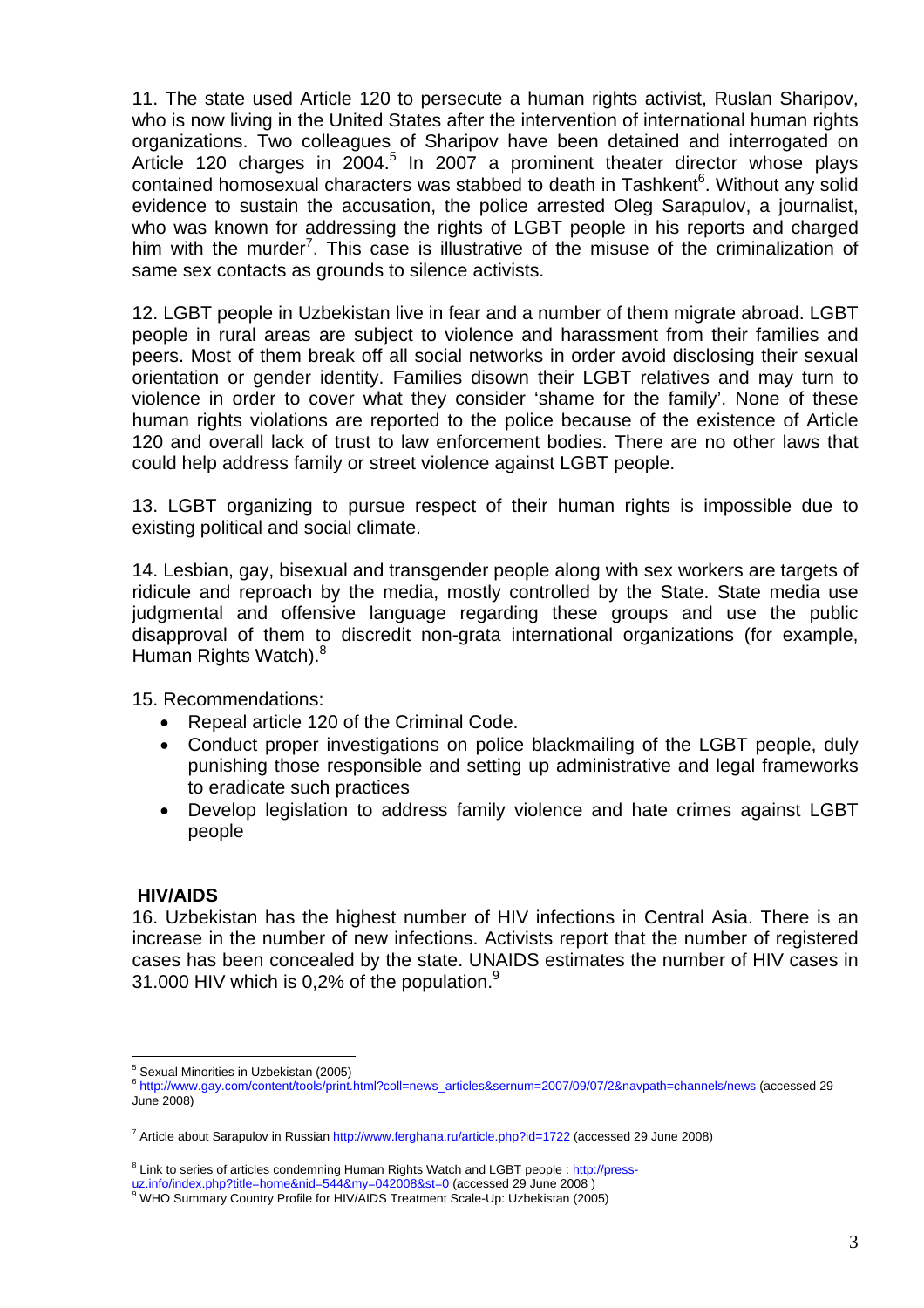17. According to UNDP, the existing services cover no more than 1 per cent of the vulnerable groups. Sex work, drug use and homosexual sexual contacts are criminalized which results in further marginalization of these groups and their lack of access to prevention and/or treatment services.<sup>10</sup>

18. Increased migration and lack of comprehensive sexual education may contribute to even higher transmission rates. General population perceive HIV/AIDS as only an issue for the risk groups and do not take into account while making choices related to their sexual activity<sup>11</sup>, as evidenced by only 2% of those women surveyed for Demographic Health Survey reporting condom use during their last sexual intercourse.<sup>12</sup>

19. Public opinion and criminalization contribute to the dismissive attitude shown by civil society groups and the government towards LGBT people. This specifically affects HIV prevention programs that have a mandate to work with men who have sex with men (MSM). HIV organizations are either reluctant to work with MSM due to prejudice or are advised informally by State officials not to work on these issues.

20. Recommendations

- Expand HIV prevention programs to include LGBT people
- Full disclosure of information and statistics to ensure adequate assessment of the pandemic, awareness rising among the population and provision of services, including prevention.

## **Sexuality education/information**

21. Sexuality issues are rarely discussed in Uzbek homes due to taboo on sexuality. The parents themselves believe that sexuality education should take place at home but usually do not talk about it. At school teachers see sexuality as a private matter and are silent about the issues related to sexuality. Strong emphasis is put on marriage culturally and young people are expected not to ask questions about sex until they are engaged or married. Mahallas, traditional neighborhood units mostly comprised of elders, who are assigned decision-making powers by the state, are expected to inform married couples about sexuality and reproduction. Yet the majority of young people find mahallas rather unapproachable as they usually may take actions to address the issue that they consider immoral, that is, they might tell parents or neighbors

22. Medical institutions also follow traditional views and may ask questions about the patient's personal life especially regarding the loss of virginity in case of women. Unmarried women are afraid of visiting gynecologists due to the widespread social belief that only women who lost their virginity may have gynecological health issues.

23. Most of the information on contraception and reproductive health is directed towards married couples.<sup>13</sup> There are few options for non-married young people, LGBT people or sex workers to receive information about sexual health.

24. Recommendations:

<sup>&</sup>lt;sup>10</sup> http://www.irinnews.org/country.aspx?CountryCode=UZ&RegionCode=ASI (accessed 29 June 2008)

<sup>&</sup>lt;sup>11</sup> Buckley, Barrett, Asminkin 'Reproductive and Sexual Health Among Young Adults in Uzbekistan' Studies in Family Planning vol.

<sup>35</sup> March 2004 p. 11<br><sup>12</sup> Demographic Health Survey 2002 cited in Buckley, Barrett, Asminkin 'Reproductive and Sexual Health Among Young

Adults in Uzbekistan' Studies in Family Planning vol. 35 March 2004 p. 11<br><sup>13</sup> Demographic Health Survey 2002 cited in Buckley, Barrett, Asminkin 'Reproductive and Sexual Health Among Young Adults in Uzbekistan' Studies in Family Planning vol. 35 March 2004 p. 7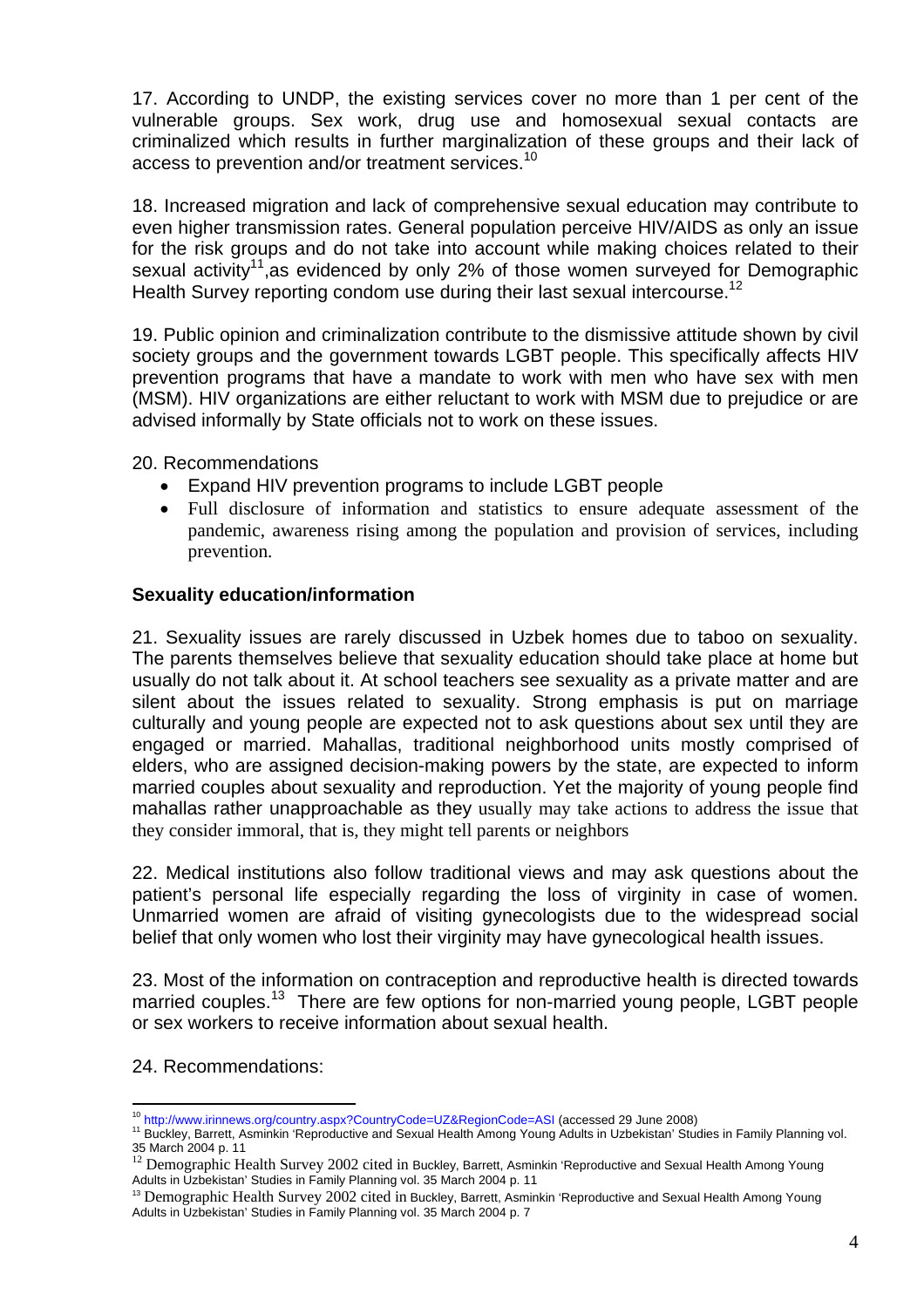- Develop state programs of sex education for non-married young that are safe, peer-to-peer, accessible, and non-judgmental.
- Develop a code of conduct for medical personnel to protect patients' right to privacy.
- Work with mahallas and other communities to dispel myths that are damaging for the full enjoyment of individuals, and particularly women's reproductive rights and health.

### **Reproductive rights**

25. In terms of sexual rights, reproductive rights are the other key use of concern in Uzbekistan. The use of male condoms is very low because of a common belief that only women are responsible for contraception.<sup>14</sup> The traditional size of an Uzbek family is of at least four children.

26. Due to economic decline and slow transition to market economy, Uzbek government became concerned with the demographic situation and decided to introduce programs which would help decrease the number of children in families. In addition to official information programs, there were unofficial orders from the state to use different means to reduce reproduction. In 2005 there were reports of medical officials dismissed for failing to reduce the birth rate. Women reported that they have had IUDs inserted without their consent and there were cases of forced hysterectomies performed on health uteri.<sup>15</sup> Women aged 25 and younger who already had two children were the most common subjects for forced IUD insertion or hysterectomy. At present maternity hospitals have announcements about fines being imposed on families for having their third child.

27. Government restrictions on obtaining information limit monitoring of further use of these methods for forced sterilization and contraception. Media are mostly controlled and owned by the state and channel information using government decrees and policies. The criminal code adopted in 2004 criminalizes reporting about issues 'hostile to Uzbekistan' or critical of the human rights situation in the country.<sup>16</sup> They also use self-censorship not to raise the concerns that the state intends to conceal. Among the journalists the issues of state control over birth rates –as well as unemployment or migration - are taboo issues. Even for the independent, usually foreign, media it is hard to find reporters covering social or political issues in Uzbekistan.

### **28. Recommendations**

 $\overline{a}$ 

- Develop state programs that focus on contraceptive use (with emphasis on condoms) that would encourage informed consent about the use of contraceptives
- Lift all restrictions and censorship on media reports
- Widely disseminate information about contraception and sexual health

<sup>&</sup>lt;sup>14</sup> AIDS in the Commonwealth of Independent States 2008 Map Report p. 42

<sup>&</sup>lt;sup>15</sup>Institute of War and Peace Reporting Special Report: Birth Control by Decree in Uzbekistan

http://www.iwpr.net/index.php?apc\_state=hen&s=o&o=p=rca&l=EN&s=f&o=238837 (accessed 26 June 2008)

<sup>&</sup>lt;sup>16</sup> International Crisis Group Report http://www.crisisgroup.org/home/index.cfm?id=5477 (accessed 19 July 2008)